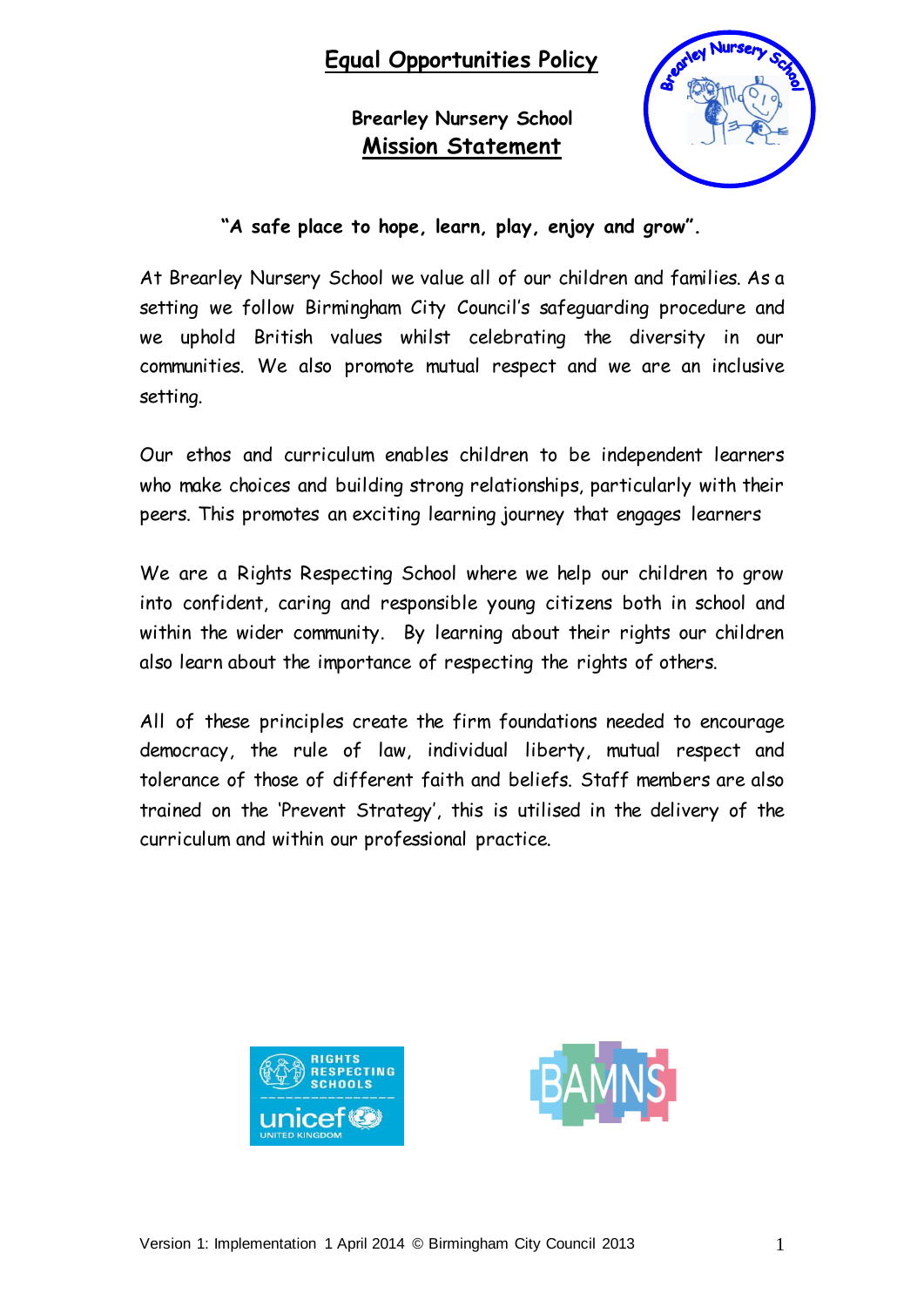

…

# **Equal Opportunities in Employment Policy**

# *Teaching and support staff are covered by this policy and the Trade Unions have been consulted.*

The Governing Body of Brearley Nursery School is committed to a policy of equal opportunities in employment whereby individuals at the School are selected, trained, promoted and treated on the basis of their relevant merits, skills and competency.

All members of staff and job applicants will receive equal treatment regardless of:

- disability
- age
- gender reassignment
- marriage and civil partnership
- pregnancy and maternity
- race
- religion or belief
- sex; and
- sexual orientation.

These are known as 'protected characteristics' as outlined in the Equality Act 2010 which defines direct discrimination as less favourable treatment because of a protected characteristic.

The Act brought together and simplified nine separate pieces of discrimination legislation and created a more consistent and effective framework, while at the same time extending *protection against discrimination*.

# **The School or Academy Policy Statement**

The equal opportunities in employment policy has been developed within the framework of existing legislation and applies to all those who are employed by the School or Academy. All future documents, procedures, codes of practice, guidelines, instructions, etc (whether developed and issued by Birmingham City Council, School or Academy) related to employment issues or connected with the employment of people will be monitored by the Head Teacher, Principal and Governors to ensure that it follows them in a way which complies with the Equality Act and this policy.

The School or Academy is committed to valuing diversity and promoting equality for everyone. We recognise the varied contributions that a diverse workforce brings and the Head Teacher, Principal and Governors are committed to drawing on the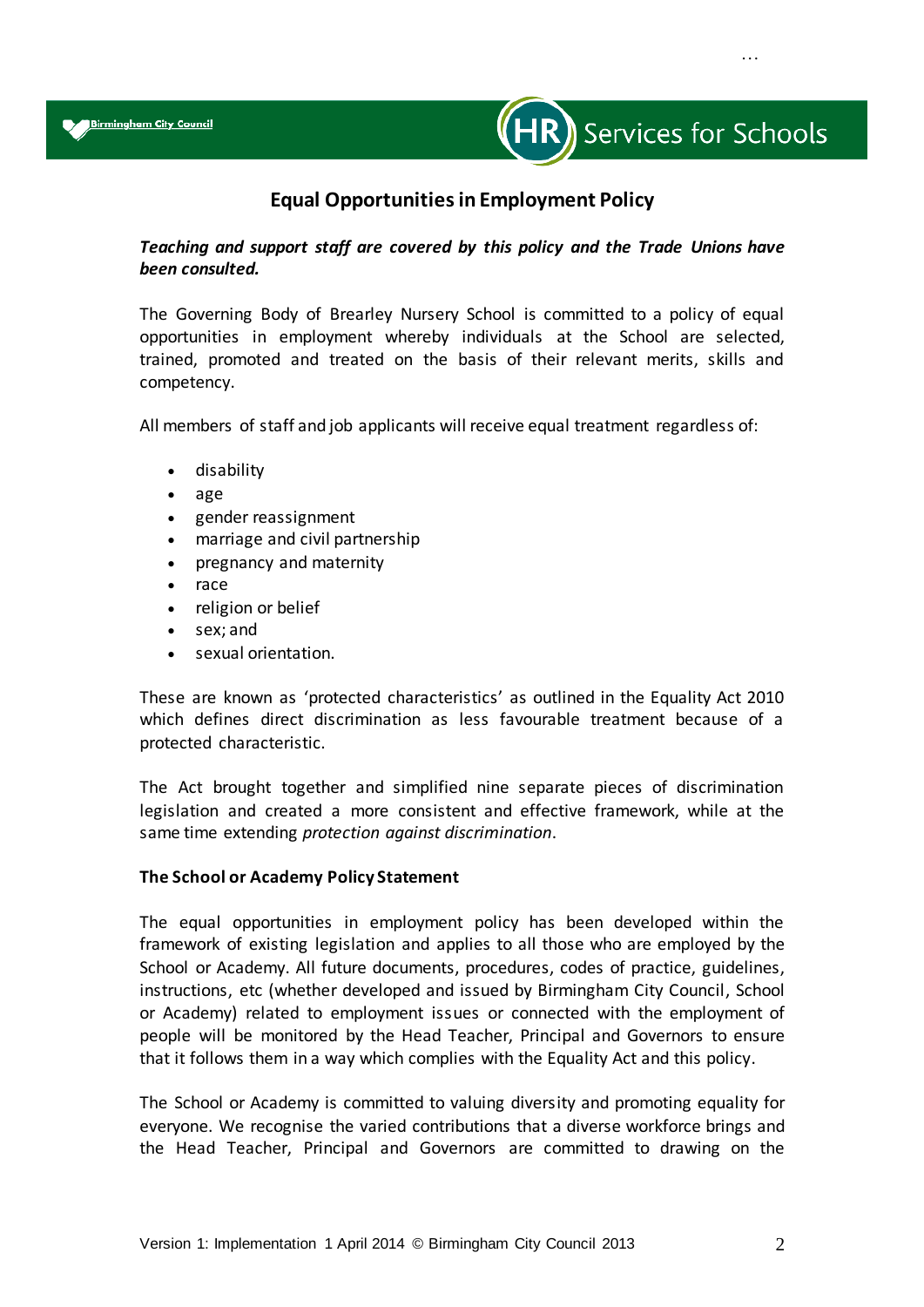different perspectives and experiences of individuals which will add value to the way we operate.

The School or Academy aims to recruit, retain and develop employees based on merit, competence and potential. We are committed to promoting a positive work environment for our employees and ensuring they are given every opportunity to fulfil their potential.

This policy applies to all members of the Governing Body, the Head Teacher, Principal, employees, agency workers, all job applicants and third parties providing services to the School or Academy. All will be expected to act in accordance with the equal opportunities in employment policy adopted by the School or Academy and they will comply with the Equality Act.

The School or Academy will strive to ensure that the work environment is free from harassment and bullying and that everyone is treated with dignity and respect in ensuring equal opportunities in employment. We have a separate Anti Harassment Procedure which deals with any discrimination, harassment, bullying and victimisation, which may occur in the workplace.

In line with the Equality Act 2010, this policy includes the new provision relating to the single equality duty on public bodies and the extended scope for positive action within recruitment and selection and the Head Teacher, Principal, Senior Leaders and Governors will undertake any necessary action to ensure compliance with the Equality Act 2010 and the corresponding duty. *The School or Academy will take account of advice published by the Department for Education which relates specifically to schools. [http://media.education.gov.uk/assets/files/doc/e/dfe%20equality%20act%20guidan](http://media.education.gov.uk/assets/files/doc/e/dfe%20equality%20act%20guidance%20oct%202012b.doc) [ce%20oct%202012b.doc](http://media.education.gov.uk/assets/files/doc/e/dfe%20equality%20act%20guidance%20oct%202012b.doc)*

The success of an Equal Opportunities in Employment Policy will require the commitment and support of Head Teachers, Principal, Senior Leaders, Governors and staff alike.

# **The Head Teacher, Principal and Senior Leaders through this Policy will ensure that:**

- They are committed to a policy of equality of opportunity in its employment, procedures and practices, and all the services for which it is responsible, ensuring they are and remain non-discriminatory and are compliant with legislation in relation to age, disability, gender reassignment, race, religion or belief, sex, sexual orientation, marriage and civil partnership and pregnancy and maternity.
- they are responsible for achieving, promoting and providing equality of opportunity and to do this will receive appropriate training including diversity, recruitment and selection and capability training.
- They promote positive action to overcome the effects of past discrimination.
- They seek to achieve greater diversity in employment and recognising the Equality Act 2010 states that compliance with the duty may involve treating some people more favourably than others.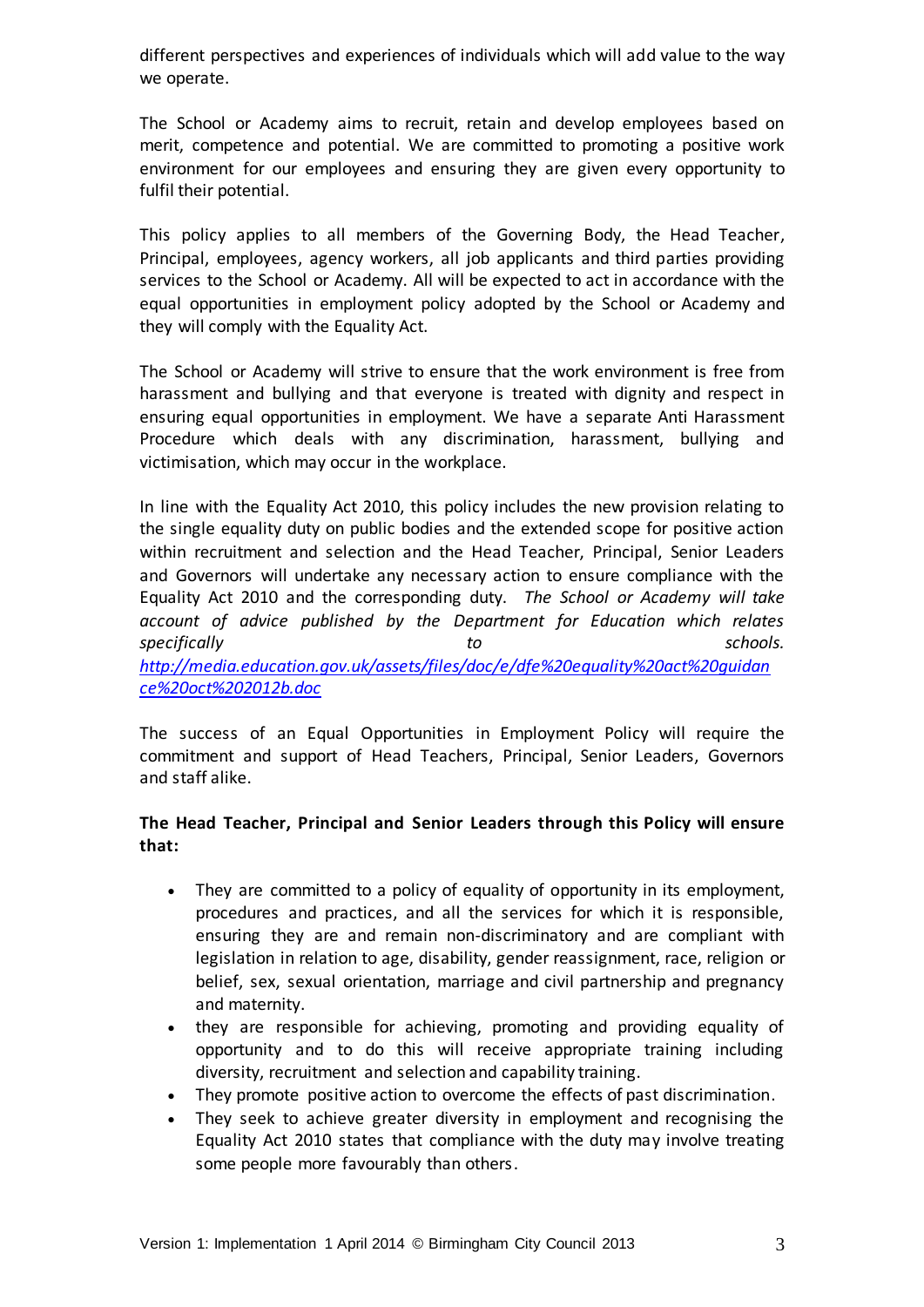- They will ensure that all existing and potential employees receive equal consideration and ensure that non-discriminatory treatment of all job applicants and employees is practised as well as equality of opportunity.
- They make all employees in the School or Academy aware of the existence of the policy, its aims and objectives, and their rights and role in its implementation at all levels and locations within the School or Academy.
- They deal fairly and appropriately with any discrimination issues raised.
- They will ensure that reasonable adjustments are made as appropriate.

# **Employees also have a duty to:**

- Be responsible for owning and promoting the policy.
- Comply with the Equal Opportunities in Employment Policy adopted by Governors. A failure to do so will be treated as a disciplinary offence. Any unlawful acts of discrimination could make the School or Academy liable to legal proceedings.
- Not discriminate against or harass anyone in the course of their employment at the School or Academy.
- Assist the School or Academy including the Head Teacher, Principal and Governors in meeting its commitment to provide equal opportunities for all.
- Treat colleagues, parents, pupils and members of the public with dignity and respect.
- Have due regard to equal opportunities in the work they do and decisions they make.
- Promote diversity across the school or academy.

The School or Academy acknowledges that it will be liable for acts of unlawful discrimination committed by their employees in the course of their employment unless they can show that they took such steps as were reasonably practicable to prevent those acts. There is no limit on compensation for unlawful discrimination, which includes compensation for injury to feelings and personal injury.

The School or Academy has a code of conduct which sets out its expectations of employees and which complies with the Equality Act. *\*[School or Academy to attach the code of conduct when available for teaching and/or support staff***)].** Any breach of the rules and regulations in that code may lead to disciplinary action.

The School or Academy has a comprehensive monitoring system to examine the implementation of the policy and to assess whether it is achieving its aims and objectives, and to plan for future priorities and strategies.

The School or Academy will monitor the composition of their existing staffing establishment and of applicants for jobs and will consider and take any appropriate action to address any issues that may be identified as a result of the monitoring process. The arrangements for this monitoring will be as follows:

*\*Example: The holder of the post of \*[School or Academy to insert the name of the postholder(s)] will be responsible for monitoring the existing workforce by age, gender, race and presenting this information to the School's Leadership Team and/or Governing Body. The Head Teacher or Principal will*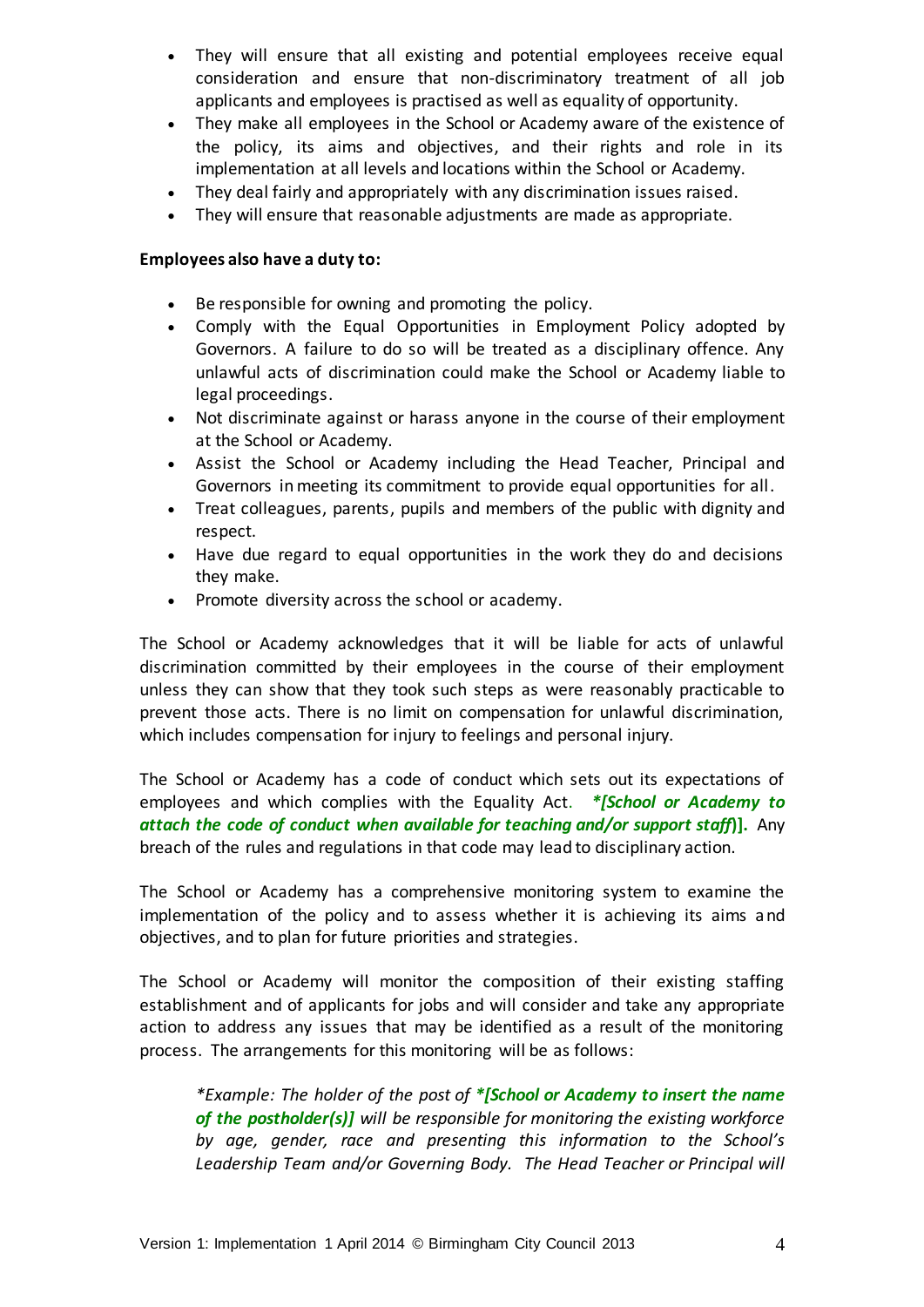*lead the discussion with their leadership team and decide what action should be taken and by whom. The Head Teacher or Principal will also report to the Governing Body.*

The School or Academy cannot lawfully discriminate in the selection of employees for recruitment but it may use appropriate lawful methods, including lawful positive action, to address the under-representation of any group that is identified as being under-represented in particular types of job roles. However, positive action does not allow the school or academy to appoint a less suitable candidate just because that candidate has a protected characteristic that is under-represented or disadvantaged.

In addition, the School or Academy will seek to ensure that individuals and any third party whose services are engaged by them do not practi*s*e unlawful and unfair acts of discrimination.

*\*Example:* The *holder of the post of \*[School or Academy to insert the name* **of** *the postholder(s)] will be responsible for ensuring that all their employees are informed and trained about their equality duties, either in staff meetings, briefings or on training days. This person will also ensure that training in other matters, such as health and safety, has due regard for the school or academy equality duties. This person will be responsible for reporting to the Head Teacher, Principal, School Leadership team and/or Governing Body about training in equality duties and identifying any gaps when requested.*

The responsibility for monitoring this policy will rest with the **Governing Body**. The Head Teacher or Principal will be required to report on a regular basis to enable the Governing Body to assess how the policy is being applied.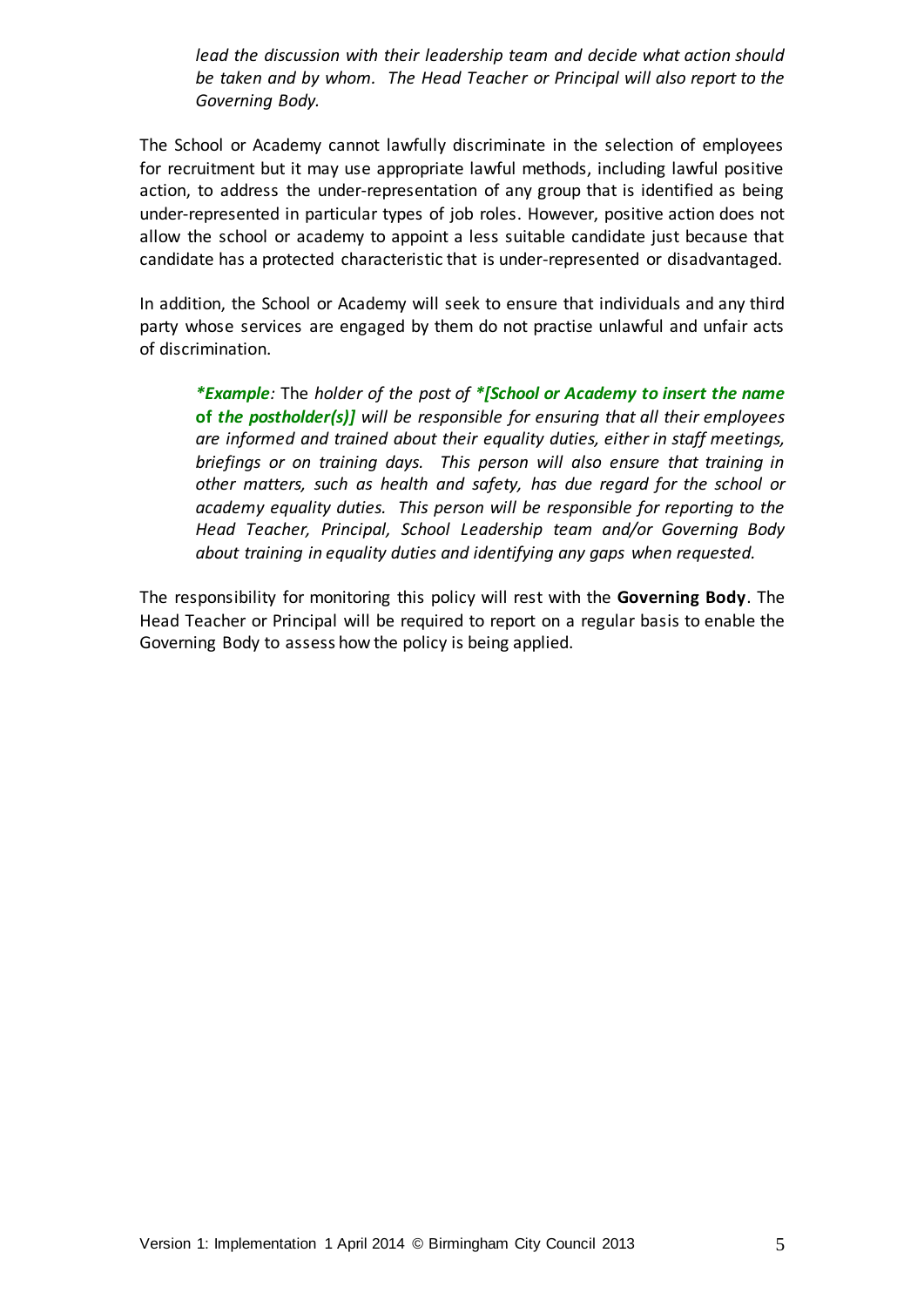# **Additional Guidance on Specific Areas**

# **Age Discrimination**

The School or Academy is committed to being an age diverse educational establishment which actively encourages the continued employment of people who want to work past their normal retirement age.

It is unlawful to discriminate against someone on the grounds of their age and the School or Academy also recognises that age discrimination does not just affect older people and we take on board that research shows that 1 in 7 young people feel that their progression is being hindered because of their age.

The School or Academy will eliminate any possible age discrimination and has increased awareness that it is unacceptable and unlawful to discriminate or harass someone on the grounds of age.

# **Disability Discrimination**

The main purpose of the Equality Act 2010 (EA) is to streamline and strengthen antidiscrimination legislation in Great Britain. It provides the legal framework that protects people, including disabled people, from discrimination. It replaces a range of anti-discrimination legislation, including the Disability Discrimination Act 1995 (DDA) and subsequent amendments.

The EA generally carries forward the protection provided for disabled people by the DDA. However, there are key differences.

- The DDA provided protection for disabled people from direct discrimination only in employment and related areas. The EA protects disabled people against direct discrimination in areas beyond the employment field (such as the supply of goods, facilities and services).
- The EA introduced improved protection from discrimination that occurs because of something connected with a person's disability. This form of discrimination can be justified if it can be shown to be a proportionate means of achieving a legitimate aim.
- The EA introduced the principle of indirect discrimination for disability. Indirect discrimination occurs when something applies in the same way to everybody but has an effect which particularly disadvantages to a disabled people. Indirect discrimination may be justified if it can be shown to be a proportionate means of achieving a legitimate aim.
- The EA applies one trigger point at which there is a duty to make reasonable adjustments for disabled people. This trigger point is where a disabled person would be at a substantial disadvantage compared to non-disabled people if the adjustment was not made.
- The EA extends protection from harassment that is related to disability. Previously, explicit protection only applied in relation to work. The EA applies this protection to areas beyond work.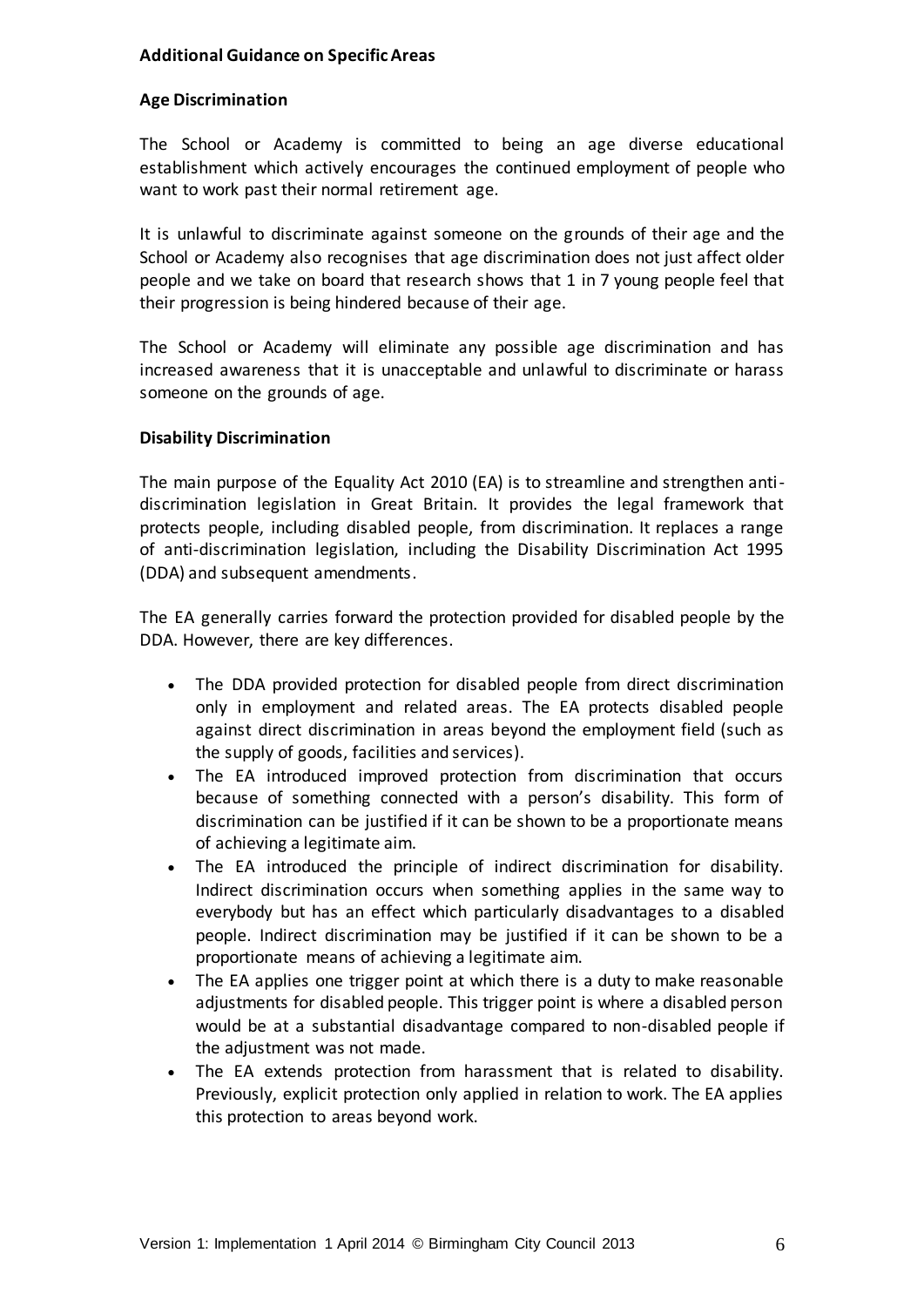- The EA provides protection from direct disability discrimination and harassment where this is based on a person's association with a disabled person, or on a false perception that the person is disabled.
- The EA contains a provision which limits the type of enquiries that a recruiting employer can make about disability and health when recruiting new staff. This provision will help prevent disabled candidates from being unfairly screened out at an early stage of the recruitment process.

# **Gender Re-assignment**

Gender Dysphoria is an overwhelming desire to live and to be accepted as a member of the sex different to the one they were born as.

Individuals undergoing gender reassignment are known as 'transpeople' – and it is believed that there are around 5,000 people in the UK whose gender identity does not match their appearance and/or anatomy.

The process which transpeople go through can take a number of years. The diagnosis itself is a specialist area and can take a considerable length of time.

Once a diagnosis has been made, hormone therapy will start to bring on a number of physical changes. At this point, transpeople will then change social gender in order to have a Real Life Experience (RLE) or Real Life Test (RLT), which involves:

- Changing name and other records
- Living, working and socialising in the new gender.

Some people choose to maintain their usual gender role at work for longer.

The School or Academy is committed to the health and wellbeing of all our employees and we will make every effort to handle this sensitive issue and support people through the process professionally, seamlessly and without prejudice.

# **Implementing Positive Action**

The term Positive Action was first used in the Sex Discrimination Act 1975 (SDA) and then again in the Race Relations Act 1976 **(**RRA).

The law allows us under both Acts to take positive action to help members of a particular group to gain employment by providing training, in areas or jobs where they are under-represented. It also encourages women, men, or black and minority ethnic people to apply for jobs where they are under-represented in the workplace or in a particular type of work and provide special training for groups where appropriate.

It is also possible to use positive action to improve the representation of people with disabilities. The Disability Discrimination Act 1995 provides the opportunity to use positive advertising in order to welcome applications from people with disabilities